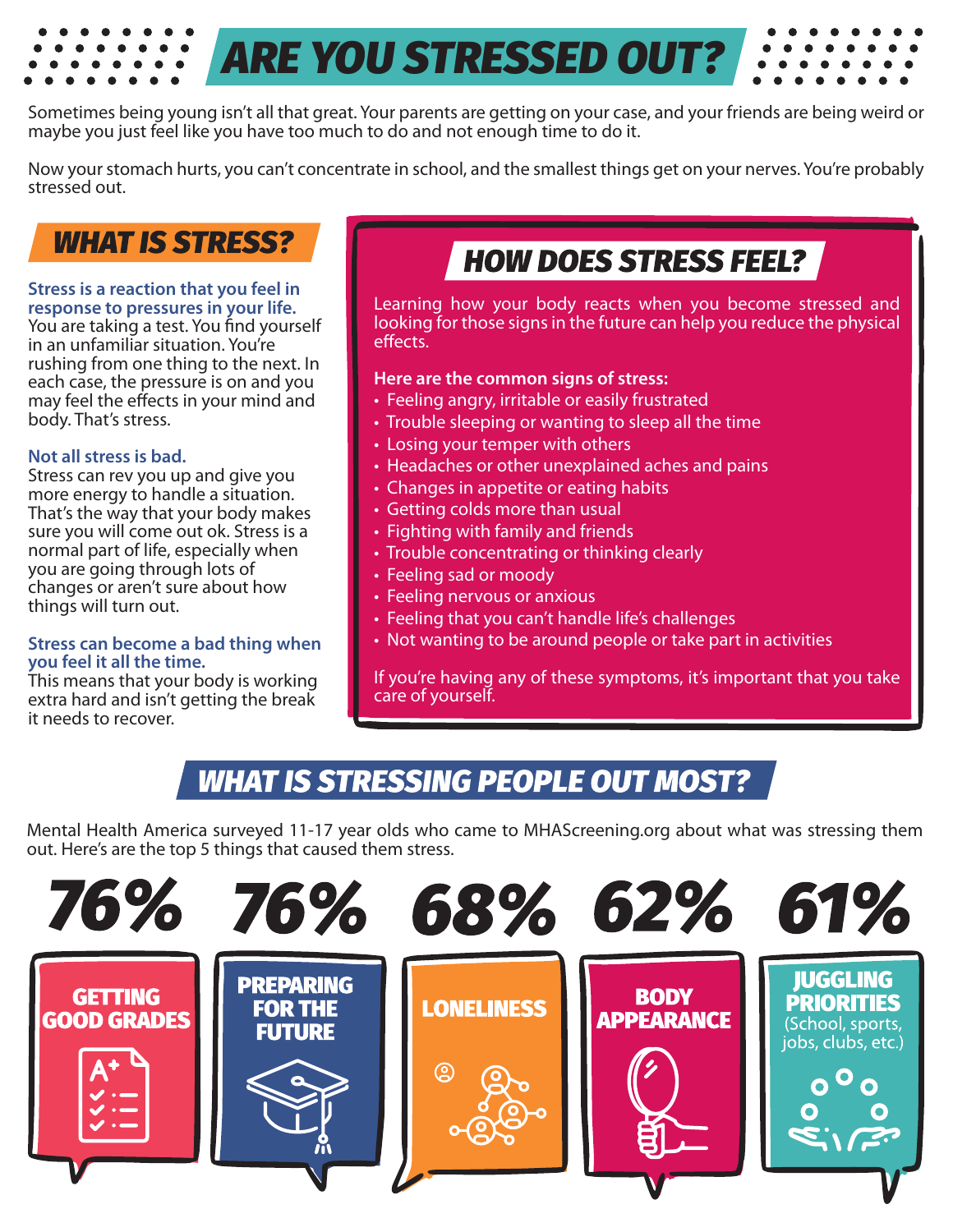## **WHAT CAN YOU DO ABOUT STRESS?**

**You might not be able to change what is stressing you out, but you can control how you react and respond to stress.** If you notice that you're showing signs of stress, here are some things you can do to help yourself:

### LEAVE THE ROOM.

Getting up and removing yourself from the stressful situation can be a huge help. A brief change of scenery can help put some distance between you and your feelings. If you're in class, take a quick walk to the bathroom. Buried in homework? Take 60 seconds to walk to the kitchen for a glass of water.

### ORGANIZE.

Pick something small: your desk, your closet, or your to-do list are all great choices. Spend 20 minutes focused on tidying up—it will help you feel in control of something and give you a sense of accomplishment.

### DO SOME BREATHING EXERCISES.

Think about how you breathe when you're relaxed—like when you're about to fall asleep. Slow and deep, right? Forcing yourself to breathe this way is one of the best ways to bring on calmer feelings. Breathe2Relax and Breath are two good apps for guided breathing exercises.

### EXERCISE.

One of the best ways to handle built-up stress is to physically release it.<sup>1</sup> Lace up your sneakers and head outside for a run—your feet pounding against the ground is sure to help you get some frustration out.

### WRITE DOWN 3 THINGS YOU ARE GRATEFUL FOR.

Showing gratitude is known to improve mood and help you better handle adversity<sup>2</sup>—so not only is it a good way to reduce your immediate stress, but it can help you keep your future stress level down, too. And when you write down a few things you're thankful for, you can always look back at your list when you start to feel that stress bubbling up again.

### TALK IT OUT.

Sometimes when we're stressed, every little problem seems like a big deal. Talking to a friend, parent, teacher, coach, or someone else you trust can help you get out of your own head and see things from a different point of view. Try using the NotOK app to help you reach out to others when you're feeling overly stressed. Visit [bit.ly/tips4talking](http://www.mentalhealthamerica.net/conditions/time-talk-tips-talking-about-your-mental-health) for tips on how to start the conversation.

### WRITE IT OUT.

When your feelings start to bubble up and get overwhelming, putting them on paper can help you untangle them. Try a stream of consciousness exercise: 10 minutes of writing down all your thoughts without hesitating. Or make a list of things stressing you out—seeing them reduced to bullet points can help you think more clearly.

### MEDITATE.

Meditation triggers your body's "relaxation response"—the complete opposite of the common stress response of "fight or flight." It slows your breathing, blood pressure, and pulse—all things that go along with being in a calm state of mind. Some apps you can try to help you meditate are Calm, Sanvello, and Headspace.

### WATCH SOMETHING FUNNY.

Putting on a funny show or video will help take your mind off of everything going on for a little bit. And laughter really can be the best medicine! It's known to reduce stress hormones, $3$  improve mood, $4$ and bring on feelings of relaxation.

# **WHERE CAN YOU GET MORE HELP?**

If you still feel overwhelmed, unable to cope and feel as though your stress is affecting how you function every day, you may be experiencing the first signs of a mental health condition, like depression or anxiety.

Take the youth screen at **[MHAScreening.org](https://screening.mentalhealthamerica.net/screening-tools)** to see if you may be at risk. Once you get the results, MHA will provide you with more information and help you to figure out next steps.

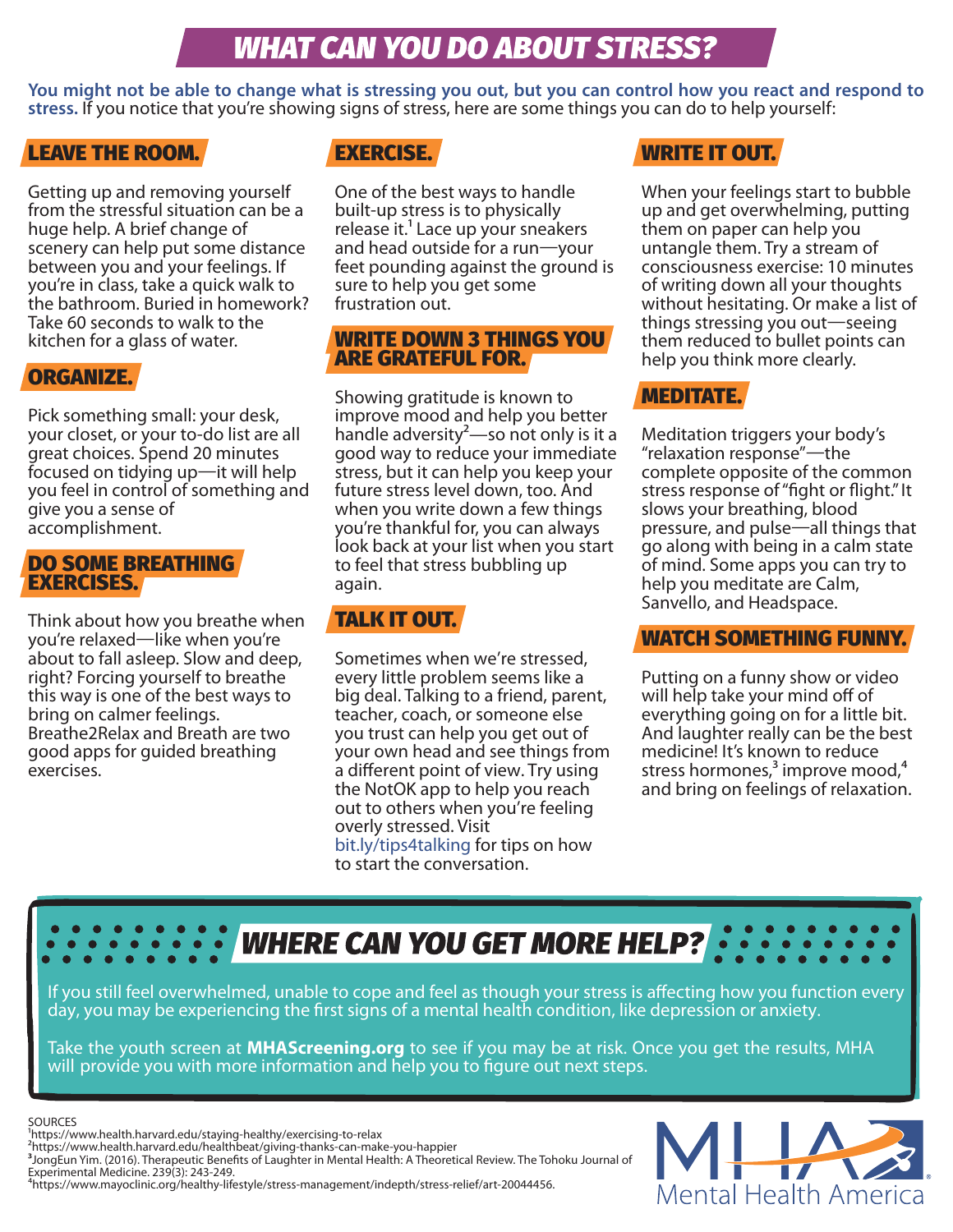# **LONELINESS IS HARD**



*of 11-17 year olds surveyed by MHA felt stressed out about loneliness.*





## **COMMON REASONS TO FEEL LONELY**

- ▶ Moving to a new neighborhood
- ▶ Changing schools
- ▶ Your parents are getting a divorce
- ▶ Your older brother or sister moved out
- ▶ All your friends have boyfriends or girlfriends and you don't (yet!)
- ▶ Fights with friends
- ▶ Being bullied
- ▶ Seeing posts on social media about activities you weren't invited to

## **EFFECTS OF LONELINESS**

When you're lonely a lot, it can affect you in many ways. You might:

- ▶ Feel more stressed:
- ▶ Sleep, but not feel rested;
- ▶ Stop taking good care of your appearance or hygiene;
- ▶ Find that your outlook on life has become negative;
- ▶ Start showing signs of depression or anxiety; or
- ▶ Turn to drugs or alcohol to feel better.



## **WHERE CAN YOU GET MORE HELP?**

If you take steps to feel less lonely but find yourself still struggling to deal with day-to-day life, you may be experiencing the first signs of a mental health condition, like depression or anxiety.

Take the youth screen at **[MHAScreening.org](https://screening.mentalhealthamerica.net/screening-tools)** to see if you may be at risk. Once you get the results, MHA will provide you with more information and help you to figure out next steps.